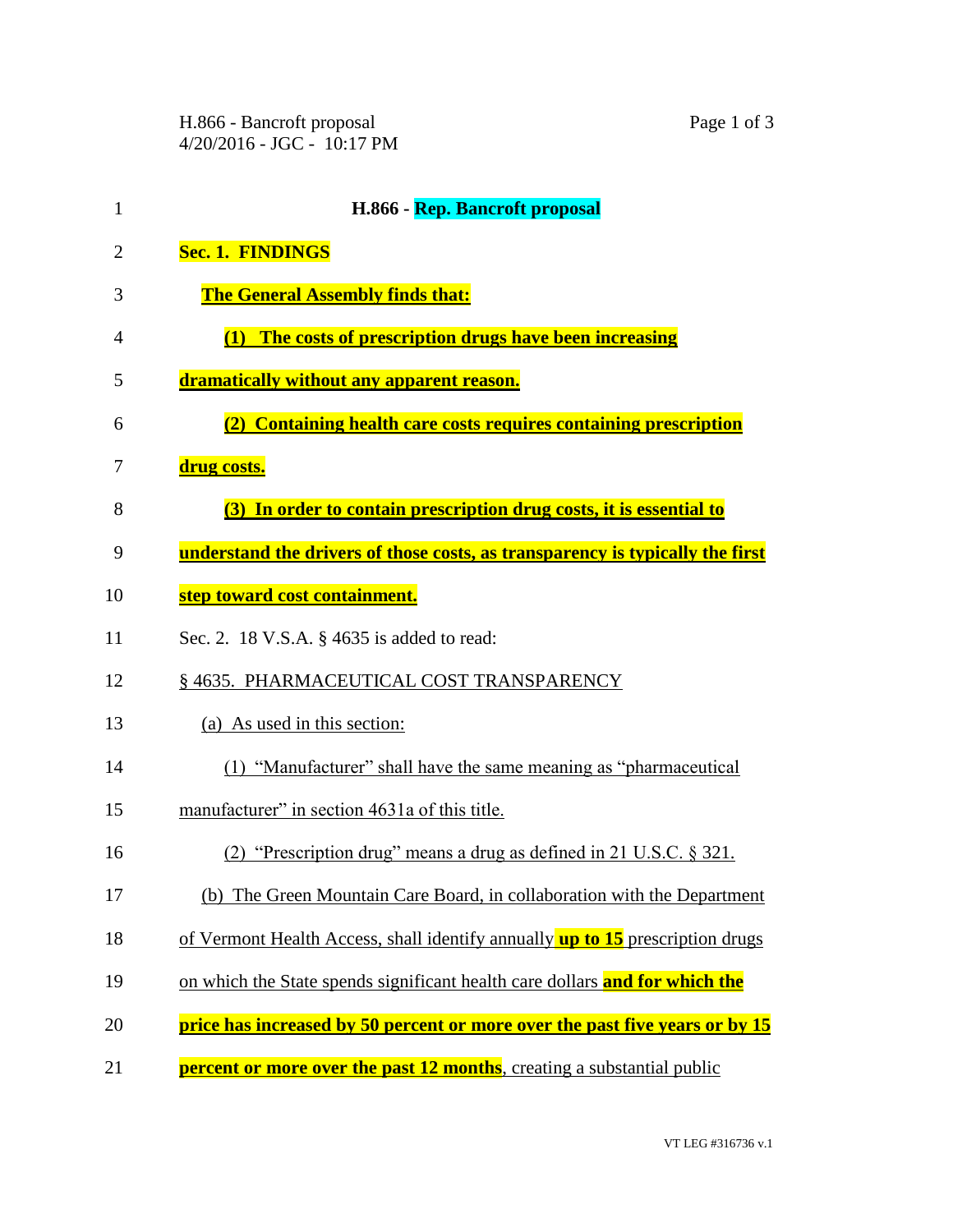H.866 - Bancroft proposal Page 2 of 3 4/20/2016 - JGC - 10:17 PM

| $\mathbf{1}$   | interest in understanding the development of the drugs' pricing. The drugs             |
|----------------|----------------------------------------------------------------------------------------|
| $\overline{2}$ | identified shall represent different drug classes, with <b>five some</b> of the drugs  |
| 3              | being generic drugs, <b>five some</b> brand-name drugs, and <b>five some</b> specialty |
| $\overline{4}$ | drugs. The Board shall provide the list of prescription drugs to the Office            |
| 5              | of the Attorney General.                                                               |
| 6              | $(c)(1)$ For each prescription drug identified pursuant to subsection (b) of           |
| 7              | this section, the <b>Board Office of the Attorney General</b> shall require the        |
| 8              | drug's manufacturer to <b>report the following information by drug name</b>            |
| 9              | [deleted material] provide a justification for the increase in the price of            |
| 10             | the drug in a format that the Attorney General determines to be                        |
| 11             | understandable and appropriate. The manufacturer shall submit all                      |
| 12             | relevant information and supporting documentation necessary to justify                 |
| 13             | the manufacturer's price increase, including:                                          |
| 14             | (A) all factors that have contributed to the price increase;                           |
| 15             | the percentage of the total price increase attributable to each<br><b>(B)</b>          |
| 16             | factor; and                                                                            |
| 17             | (C) an explanation of the role of each factor in contributing to the                   |
| 18             | price increase.                                                                        |
| 19             | (2) Nothing in this section shall be construed to restrict the legal                   |
| 20             | ability of a prescription drug manufacturer to changes prices to the extent            |
| 21             | permitted under federal law.                                                           |